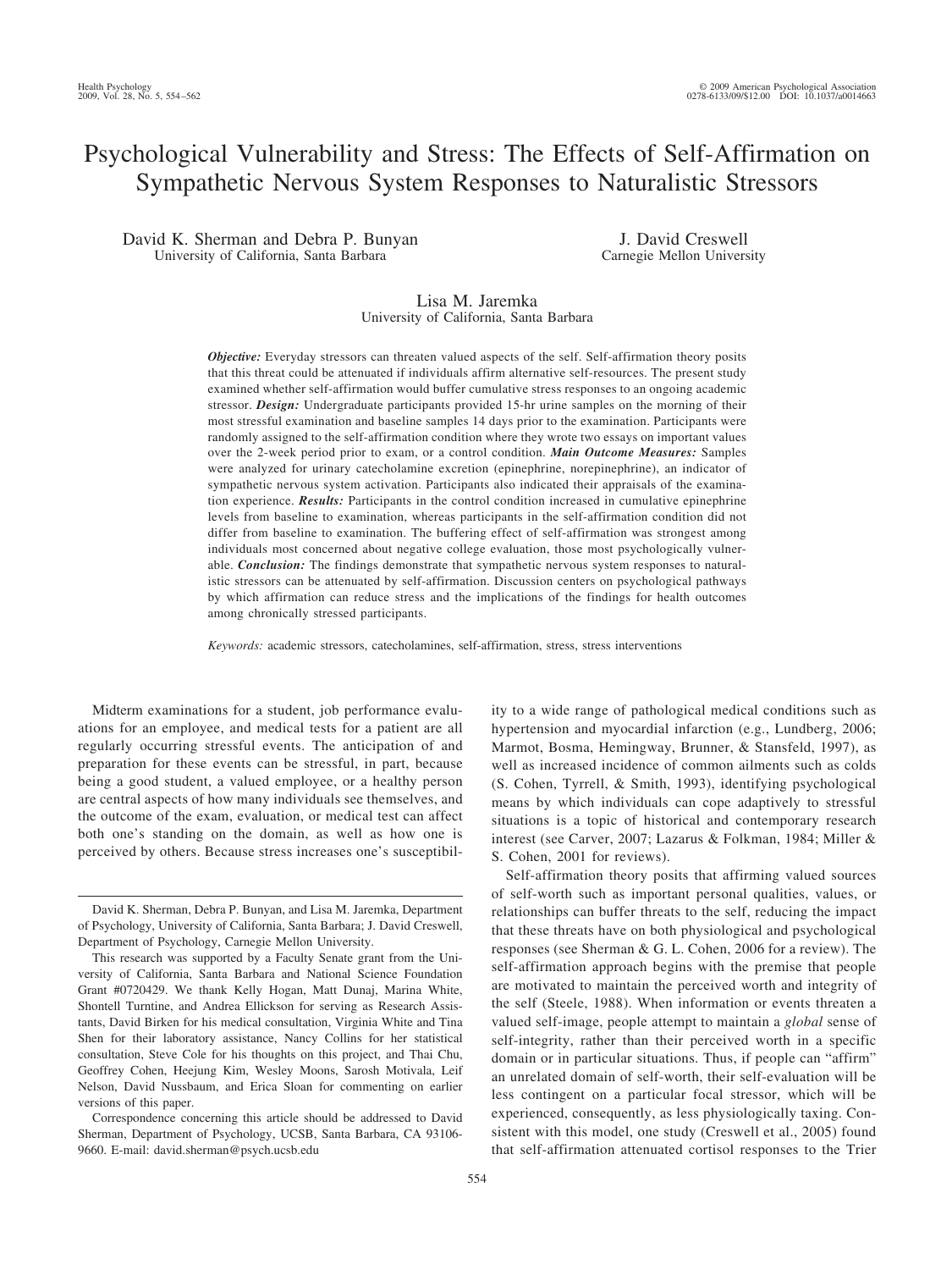Social Stress Task (Kirschbaum, Pirke, & Hellhammer, 1993), a common laboratory stress challenge task. Suggestive correlational evidence is also provided by a study showing that individuals with greater perceived self-resources have reduced cardiovascular reactivity during a laboratory stressor (Taylor, Lerner, Sherman, Sage, & McDowell, 2003). Although these findings strongly suggest that drawing on self-resources can buffer stress responses and reduce the physiological impact of threatening and stressful events, they have been confined to laboratory investigations of stress. In the present paper, we examine the effects of an experimental self-affirmation manipulation on cumulative stress responses to a naturalistic academic stressor.

Stressful events are known to trigger fight-or-flight responses due to activation of the sympathetic-adrenomedullary (SAM) axis. The SAM axis response is characterized by a cascade of events resulting in cells of the adrenal medulla (and to a lesser extent, the kidney) releasing catecholamines, namely epinephrine and norepinephrine, into the bloodstream, and by norepinephrine being released from granules of sympathetic nerve fibers (Bellinger et al., 2001; Weiner, 1992). The release of these catecholamines is important in that they mobilize energy and coordinate host tissues and organs for a fight-or-flight response to a stressor (Lundberg, 2000; Weiner, 1992). These endocrine responses facilitate fight-or-flight responses during stress, but excessive or prolonged activation of the sympathetic nervous system is known to increase one's susceptibility to negative mental and physical health outcomes (S. Cohen, Janicki-Deverts, & Miller, 2007; Young & Breslau, 2004). The release of catecholamines can be caused by both psychological stress and physical activity. Epinephrine secretion is stimulated by both distress from anticipation as well as the actual experience of stressful events, whereas norepinephrine secretion is stimulated in response to psychological stress as well as to changes in physical activity (Rogers et al., 1991; Steptoe, 1987; Weiner, 1992).

Increased catecholamine levels have been observed among people who are experiencing a wide range of naturalistic stressors including familial health risks (James, van Berge-Landry, Valdimarsdottir, Montgomery, & Bovbjerg, 2004) and occupational job strain (Brown, James, & Mills, 2006). Examination stress can also lead to increased SAM activation as assessed by cardiovascular reactivity (Loft et al., 2007) and such naturalistic stressors can suppress cellular immunity (Segerstrom & Miller, 2004) and increase vulnerability to diseases such as cancer (Antoni & Lutgendorf, 2007; Reiche, Morimoto, & Nunes, 2005). For example, Glaser et al. (1985) found that during final exams, medical students showed a decrease in natural killer cells and an increase in psychological distress relative to a baseline period 6 weeks earlier.

Reliable measurement of catecholamines has historically been difficult, given their relatively short half-life (1–3 minutes). Instead of measuring catecholamines in the blood, investigators are increasingly measuring cumulative levels of free epinephrine and norepinephrine in the urine, using 15-hr and 24-hr cumulative samples (Baum & Grunberg, 1997; Janicki-Deverts, Zilles, S. Cohen, & Baum, 2006). Urinary measures of epinephrine have been most closely linked to cumulative psychological stress and anticipation of threat (see Baum, Lundberg, Gruenberg, Singer, & Gatchell, 1985; Dimsdale & Moss, 1980). In contrast, urinary measures of norepinephrine do not appear to be as strongly coupled with stress, likely due to the confounding effects of norepinephrine's sensitivity to changes in physical activity (Rogers et al., 1991), and the constant slow release of norepinephrine from sympathetic nerve fibers into circulation, among other factors (for reviews, see Steptoe, 1987; Weiner, 1992).

In the present paper, we examine whether providing people with opportunities to affirm a valued aspect of their self-image can buffer cumulative catecholamine responses to naturalistic examination stressors. Although most research has examined the short-term effects of self-affirmations, recent research has shown that self-affirmations can exert long-term effects on the academic grades of minority students (G. L. Cohen, Garcia, Apfel, & Master, 2006) and increase acceptance of threatening health information for up to 1 month (Harris & Napper, 2005). The present study examines whether a self-affirmation manipulation, writing two essays on different values on separate occasions, in the 2-week period preceding an examination could affect cumulative stress responses during the examination period. We furthermore explore a psychological pathway by which the affirmation could reduce stress. Previous research has found that self-affirmations can reduce rumination about academic failure (Koole, Smeets, van Knippenberg, & Dijksterhuis, 1999). The stress of difficult events can be exacerbated when people become preoccupied with meta-level concerns (e.g., "what if I fail this test?"). Thus, by having participants complete appraisals of the stressful examination, we examine whether the affirmation can attenuate these concerns.

We predict that enabling individuals to draw on alternative self-resources during a period of heightened stress, via a selfaffirmation activity, will buffer stress responses associated with an important academic examination. A second prediction concerns the potential moderating role of psychological vulnerability. Previous research has found that the effects of selfaffirmation are strongest for those who are most vulnerable to a potential threat, be it threatening health information (Sherman, Nelson, & Steele, 2000) or information that threatens a valued identity (G. L. Cohen et al., 2007). In the present investigation, we tested whether those students who are most concerned about being evaluated negatively, and thus most psychologically vulnerable during the midterm examination period, would be the most responsive to the stress-protective effects of self-affirmation.

#### Method

## *Participants*

Fifty-four undergraduates (38 female and 16 male; 65% Caucasian, 15% Asian American, 20% other ethnicities; mean age  $=$ 20.11 years) participated in the study for \$50. During recruitment, participants (who were enrolled in a wide range of classes) were excluded from the study if they were high caffeine users or did not have an in class midterm examination. Participants were asked to refrain from caffeine use or excessive exercise during the 24 hours prior to, and during, the 15-hr urinary sampling periods, due to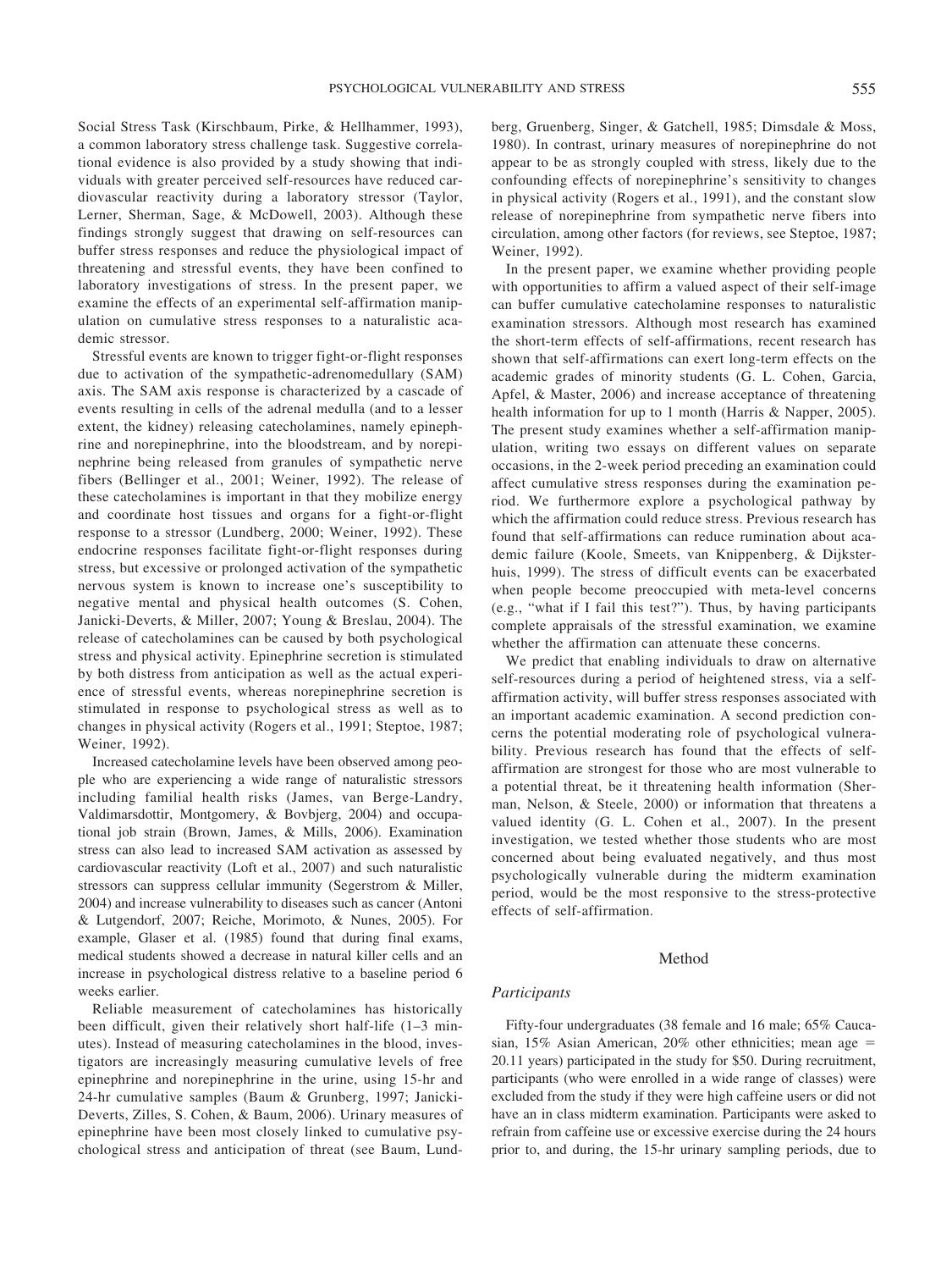their known effects on urinary catecholamines (Steptoe,  $1987$ )<sup>1</sup>. Five participants were excluded from physiological data analyses because of improper urine collection or analysis  $(n = 2)$  or because they were outliers on baseline levels of epinephrine  $(>=3 SD)$  ( $n = 3$ ). Thus, the final sample consisted of 49 participants (see Figure 1 for CONSORT Diagram; Moher, Schulz, & Altman, 2001).

## *Background Measures*

Prior to the experimental manipulation, participants completed a series of psychosocial and health screening questionnaires at a baseline assessment session. Participants identified their most stressful class for the quarter and the midterm date for that class and completed a four-item measure of college concerns designed to assess both academic and social concerns. They indicated their agreement with items on a scale from 1 (very much disagree) to 6 (very much agree). The four items were, "In college, I worry that people will think I'm unintelligent if I do poorly," "In college, I sometimes worry that people will dislike me," "In college, I am usually confident that others will have a good impression of my ability (reverse scored)," and "In college, I often get nervous and worried when I talk to people" ( $\alpha$  = .68; G. L. Cohen & Garcia, 2005; Heatherton & Polivy, 1991). Participants completed the values ranking component of the selfaffirmation manipulation. Participants selected their two most important and two least important values from a list of 11 values (Artistic skills, Athletics, Business/earning money, Creativity, Independence, Musical ability/appreciation, Politics, Relations with friends or family, Religious Values, Sense of Humor, Spontaneity/living life in the moment).

# *Urine Collection*

Figure 2 presents a timeline for the 15-day experimental study, which was determined individually for participants based on their midterm examination date. Exactly 2 weeks prior to their examination, participants completed the first overnight urine assessment. Participants collected all urine, beginning (on Day 1) 15 hours prior to their regular wake-up time with the final sample collected after waking (on Day 2); 15-hr urinary catecholamine assessments are effective and reliable means for assaying cumulative sympathetic nervous system activation during naturalistic stressors (Steptoe, 1987; Janicki-Deverts et al., 2006).

The samples were collected in plastic containers (that contained 25 mL of 50% acetic acid as a preservative), and participants were instructed to refrigerate the container at all times. Participants began their second urine collection on the day prior to the midterm exam (Day 14) and completed collection on the morning of the exam (Day 15).

#### *Self-Affirmation Manipulation*

Participants were randomly assigned to a self-affirmation condition or a no-affirmation control condition. The self-affirmation procedure was based on the materials used in previous field experiments (G. L. Cohen et al., 2006; see McQueen & Klein, 2006 for a methodological review) and is theorized to bring online important self-resources unrelated to the focal academic stressor. Students logged on to the study web page in response to email notifications on Day 3 and Day 10, and completed 10-min writing exercises. For the first writing exercise, participants in the selfaffirmation condition wrote about the value they had ranked as most important, why this value was important to them and a time in their life that this value was particularly important. Participants in the no-affirmation condition wrote about the value that they had ranked as least important, and why this value might be important to the typical student at their university.<sup>2</sup> For the second writing exercise, participants in the affirmation condition wrote about their second most important value, whereas those in the control condition wrote about their second least important value. As in Cohen et al. (2006), students also indicated their level of agreement with statements concerning the focal value, such as "I care about this value" (in the affirmation condition) or "The typical university student cares about this value" (in the control condition). The purpose of these statements was to reinforce the affirmation (or no-affirmation) writing exercise.

#### *Post-Examination Stress Appraisals*

After participants completed their examination, they were instructed to log on that day to the experimental web page and complete questions assessing their postexamination stress appraisals. One item assessed a tendency to be distracted by thoughts of failure during the examination, "During the exam I often thought about what would happen if I fail." A second item examined the tendency not to ruminate on difficult problems, "When taking the exam I had the attitude, "If I don't know it now, there is no point in worrying about it." Participants responded to both items in terms of how they felt while taking the exam on a scale from 1 (never felt like this) to 4 (always felt like this).

## *Catecholamine Analysis*

All urine samples were assayed at the Mayo Medical Laboratories in Rochester, MN, following established procedures (see

 $2$  In the literature, many different no-affirmation conditions have been used, and they have all produced analogous null effects relative to the selfaffirmation conditions (McQueen & Klein, 2006). We adopted the Cohen et al. (2006) manipulation because this very carefully conducted study showed that the participants in the no-affirmation condition did not differ from historical norms (in their case, grades; in our case, historical norms of catecholamine levels were not available), and thus the no-affirmation condition was unlikely to have threatened or otherwise affected participants.

<sup>&</sup>lt;sup>1</sup> To examine compliance with our requests not to exercise or consume caffeine, participants completed a brief questionnaire when they turned in each urine sample, where they reported on their behavior for the previous 24 hours. Although compliance with these requests was not perfect, most participants complied, and crucially, this did not vary significantly by condition. More specifically, prior to the first urine collection, 75.5% did not consume caffeine, and this did not differ by condition  $\chi^2(1, N = 49) = 1.18$ ,  $p = .33$ . Prior to the first urine collection, 65.4% did not exercise, and this did not differ by condition,  $\chi^2(1, N = 49) = 1.42$ ,  $p = .27$ . Prior to the second urine collection, 55.1% did not did not consume caffeine, and this did not differ by condition,  $\chi^2(1, N = 49) = .15, p = .78$ . Prior to the second urine collection, 65.3% did not exercise, and this did not differ by condition,  $\chi^2(1, N = 49) = 1.42$ ,  $p =$ .27. Although it is possible that restricting caffeine use or exercise may have contributed to the stress of the time period, it did not systematically vary across conditions. Finally, this low rate of compliance may be due to the population of undergraduate students utilized in the study; future research would profit from samples more likely to yield higher compliance.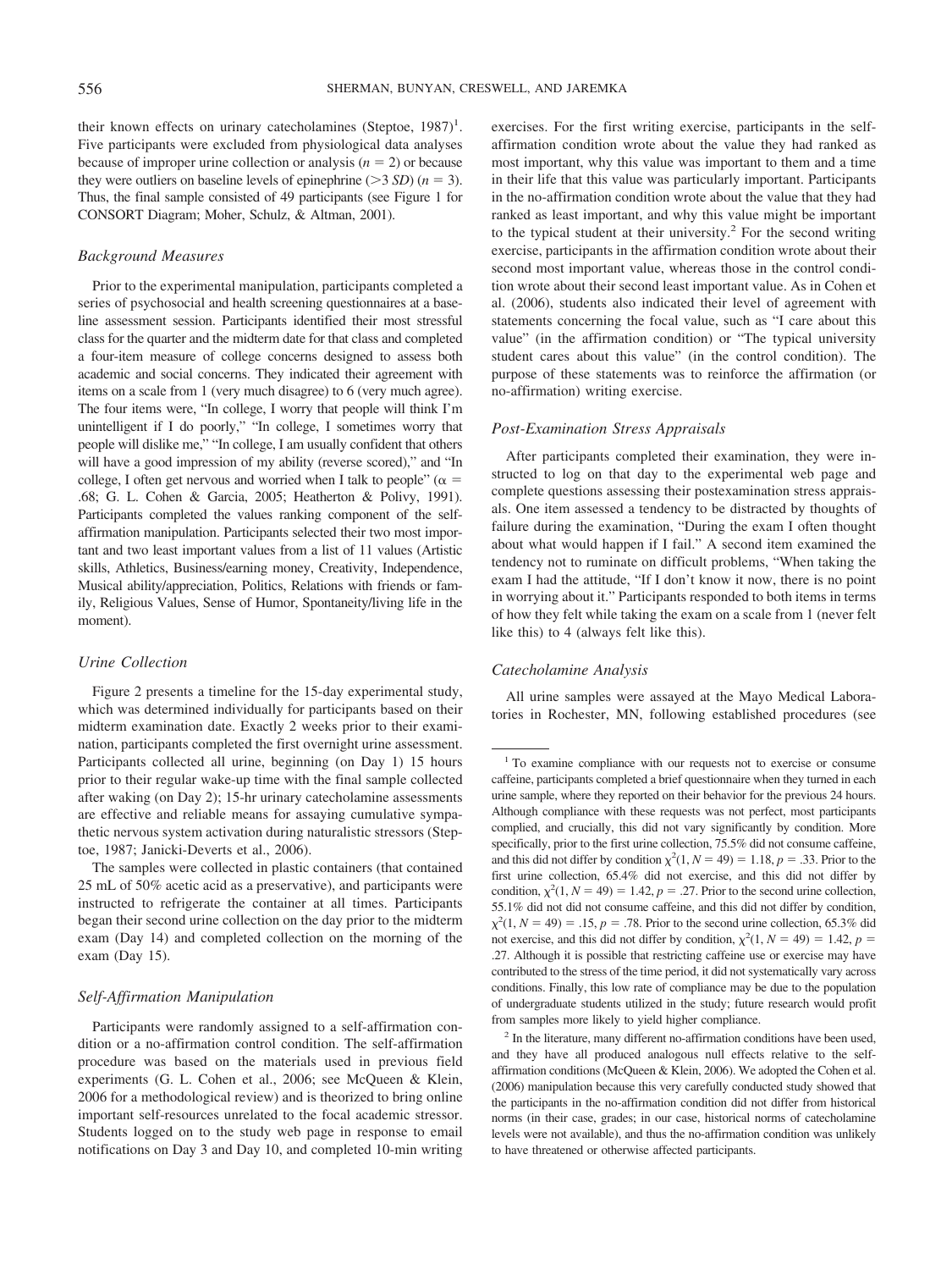

*Figure 1.* CONSORT Diagram.

Jiang & Machacek, 1987). An aliquot of the 15-hr urine collection preserved in acid was extracted with ethyl acetate to remove acidic metabolites. A 1.0 mL aliquot of the extracted urine was absorbed on aluminum oxide at an alkaline pH and eluted with acid. The catecholamines were removed by washing with boric acid. An aliquot of the boric acid eluate was injected onto a high-performance reverse-phase paired ion-chromatography column where the catecholamines were resolved into individual components.

#### Results

## *Covariates*

In our biological analyses, we controlled for two variables known to affect urinary catecholamine levels, minutes exercised (the day before the pretest) and oral contraceptive use (Lundberg, 2000). Both variables were assessed prior to the administration of the independent variable, and were entered as covariates in all catecholamine analyses.

## *Effect of Self-Affirmation on Catecholamines*

First, we conducted a repeated measures analysis of covariance (ANCOVA), with baseline epinephrine and midterm exam epinephrine as the repeated measure, minutes of exercise and oral contraceptive use as the covariates, and affirmation status as the between-subjects variable. The results revealed a significant within-subjects main effect. Overall, epinephrine levels were higher (adjusted  $M = 1.40$ ,  $SE = .23$ ) at midterm exam than at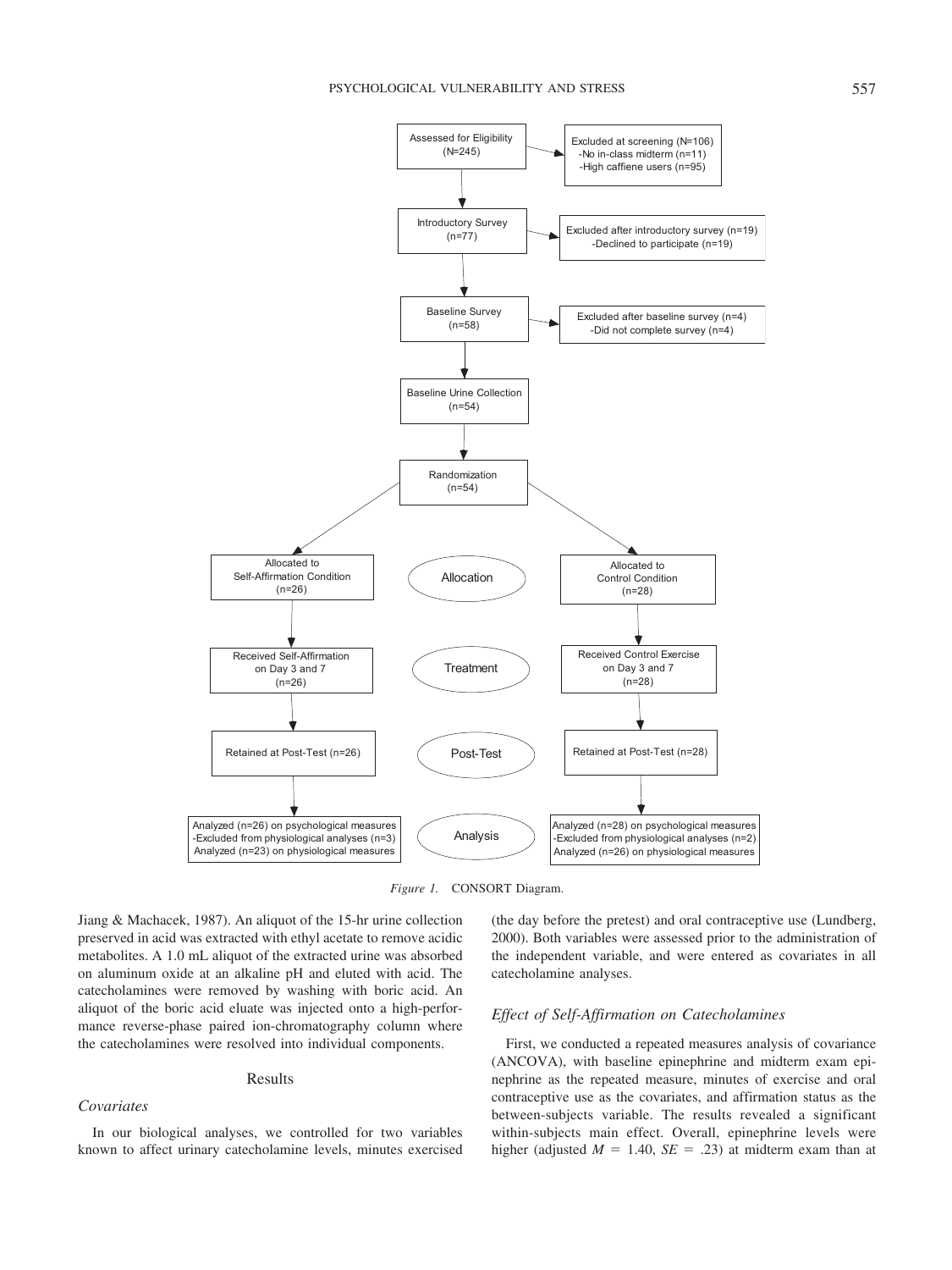**Study Timeline - in Days**



*Figure 2.* Study timeline.

baseline (adjusted  $M = 1.03$ ,  $SE = .14$ ),  $F(1, 45) = 11.12$ ,  $p =$ .002,  $\eta_p^2 = .20$ . Thus, participants overall experienced an increase in their epinephrine levels on the day of their midterm exam relative to 2 weeks prior.

However, this increase was moderated by self-affirmation condition assignment, as there was a significant Time  $\times$  Treatment interaction,  $F(1, 45) = 5.63$ ,  $p = .02$ ,  $\eta_p^2 = .11$ . As can be seen in Figure 3, planned comparisons reveal that those in the noaffirmation condition showed a significant increase in epinephrine levels from baseline (adjusted  $M = .77$ ,  $SE = .19$ ) to the midterm exam (adjusted  $M = 1.66$ ,  $SE = .31$ ),  $p = .004$ . By contrast, those in the self-affirmation condition did not differ from baseline (adjusted  $M = 1.28$ ,  $SE = .20$ ) to midterm exam (adjusted  $M = 1.15$ ,  $SE = .33$ ,  $p = .66$ .

We conducted the same analysis examining changes in norepinephrine from baseline to the midterm exam. Overall, norepinephrine levels were higher (adjusted  $M = 16.24$ ,  $SE = 1.04$ ) at baseline than at midterm exam (adjusted  $M = 12.42$ ,  $SE = .75$ ),  $F(1, 45) = 4.85, p = .03, \eta_p^2 = .10, \text{ indicating a significant}$ decrease in norepinephrine levels. The pattern of findings for norepinephrine were consistent with the stress buffering effects observed with epinephrine, but the  $\times$  Treatment interaction was not significant:  $F(1, 45) = 1.85$ ,  $p = .18$ ,  $\eta_p^2 = .04$ ). Planned comparisons revealed significant decreases in cumulative norepinephrine in the self-affirmation participants from baseline (adjusted  $M = 17.84$ ,  $SE = 1.54$ ) to midterm exam (adjusted  $M =$ 12.62,  $SE = 1.10$ ,  $p = .001$ . The decrease in cumulative norepinephrine levels from baseline (adjusted  $M = 14.65$ ,  $SE = 1.45$ ) to the midterm exam (adjusted  $M = 12.22$ ,  $SE = 1.04$ ),  $p = .09$  in the control participants was only marginally significant. In sum, across both catecholamine measures, the self-affirmation appeared to buffer the students during the stressful midterm examination period.<sup>3</sup>

### *Moderating Role of Psychological Vulnerability*

We predicted that the effects of the self-affirmation manipulation would be most pronounced among those who had the greatest concern about negative college evaluation, and thus were the most psychologically vulnerable during the period prior to the examination. To examine this hypothesis, we conducted a hierarchical multiple regression where midterm exam epinephrine was the outcome, and college concerns (the pretest assessment of concern for negative college evaluation), affirmation condition, baseline epinephrine, birth control usage, minutes exercised (Step 1), and the interaction between college concerns and affirmation condition (Step 2) were the predictors. All continuous predictors were meancentered before inclusion in the regression analyses. The predictors at Step 1 explained 26% of the variance in midterm exam epinephrine,  $F(5, 43) = 4.28$ ,  $p = .009$ ,  $R^2 = .26$ . Furthermore, the interaction between college concerns and affirmation condition explained an additional 7.5% of the variance in midterm exam epinephrine,  $b = -.96$ ,  $F(1, 42) = 5.31$ ,  $p = .026$ ,  $\Delta R^2 = .075$ (see Figure 4). Overall, college concerns predicted posttest epinephrine levels,  $b = .83$ ,  $t(42) = 2.50$ ,  $p = .016$ . Simple slopes analyses (Aiken & West, 1991) reveal that for those who were most concerned about college evaluation (one *SD* above the mean on college concerns), the self-affirmation exerted the strongest effects ( $b = -1.83$ ,  $t(42) = -3.10$ ,  $p = .003$ ); by contrast, the self-affirmation made virtually no difference for those who were not as concerned about college evaluation (one *SD* below the mean on college concerns;  $b = .11$ ,  $t(42) = .19$ ,  $p = .85$ ). The affirmation manipulation had greatest impact among individuals who were most psychologically vulnerable.

We also conducted simple slopes analyses to examine the relationship between college concerns and posttest epinephrine for each of the two conditions. In the no affirmation condition, college concerns predicted increased midterm exam epinephrine levels  $(b = .83, t(42) = 2.50, p = .02)$ . However, participants in the self-affirmation condition showed no significant relationship between college concerns and midterm exam epinephrine  $(b = -.13,$  $t(42) = -.51$ ,  $p = .62$ ). In sum, college concerns predicted increases in epinephrine levels, but writing about an important value attenuated this effect.

We conducted the same regression analysis to predict posttest norepinephrine. The predictors at Step 1 explained 29.5% of the variance in midterm exam norepinephrine,  $F(5, 43) = 3.60$ ,  $p =$ .008,  $R^2 = .295$ . Moreover, the interaction between college concerns and affirmation condition once again explained a significant amount of additional variance,  $b = -2.90, F(1, 42) = 4.25, p =$ .045,  $\Delta R^2$  = .065. Overall, college concerns did not significantly

<sup>&</sup>lt;sup>3</sup> One alternative explanation for these findings is that the relatively higher levels of catecholamines in the no-affirmation condition may reflect increased effort and not stress; self-affirmation may have reduced engagement. Participants reported their midterm grades. Looking at the full sample of 54 participants, there was no difference in midterm performance between those in the self-affirmation condition ( $M = 78.8\%$ ,  $SE = 3.2\%$ ), and those in the no affirmation condition ( $M = 79.7\%$ ,  $SE = 3.0\%$ ),  $F(1, 1)$ 52) = .05,  $p = .83$ ,  $\eta_p^2 = .001$ . Participants appear to have been just as engaged, and performed just as well, in the self-affirmation condition.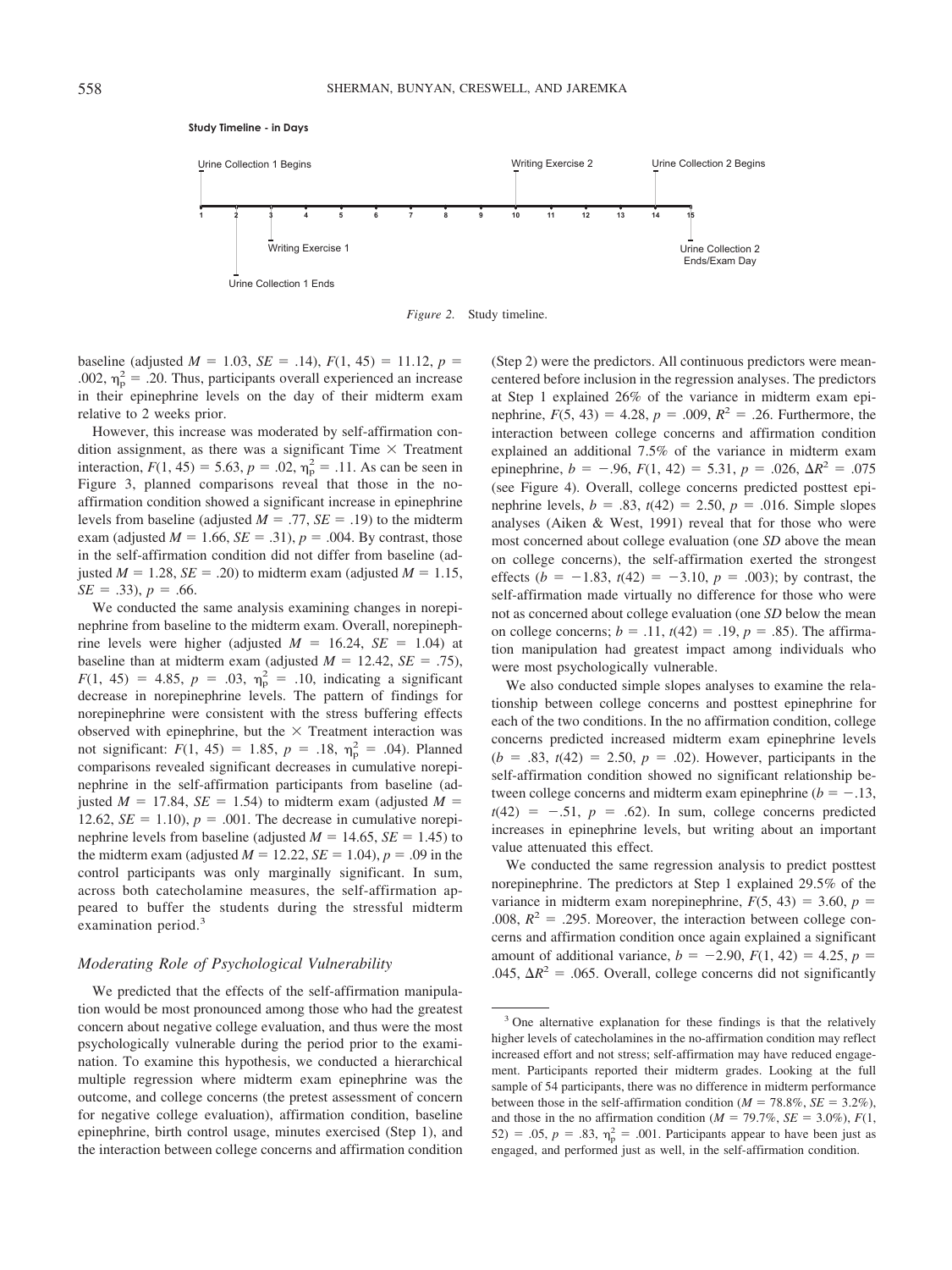

*Figure 3.* 15-hr urinary epinephrine levels as a function of affirmation status at baseline and at midterm exam. Note. Error bars represent standard error for the mean; means are adjusted for pretest exercise and birth control use.

predict posttest norepinephrine levels,  $b = 1.62$ ,  $t(42) = 1.46$ ,  $p =$ .15. Simple slopes analyses reveal that for those who were most concerned about college evaluation, the self-affirmation exerted the strongest effects,  $b = -3.40$ ,  $t(42) = -1.71$ ,  $p = .094$ , although this effect was only marginally significant; by contrast, the self-affirmation made less difference for those who were not as concerned about college evaluation,  $b = 2.48$ ,  $t(42) = 1.23, p = .23.$ 

We also conducted simple slopes analyses to examine the relationship between college concerns and posttest norepinephrine for each of the two conditions. In the no affirmation condition, college concerns predicted increased midterm exam norepinephrine levels  $b = 1.62$ ,  $t(42) = 1.46$ ,  $p = .15$ , albeit nonsignificantly. However, participants in the self-affirmation condition showed a negative relationship, again nonsignificantly, between college concerns and midterm exam epinephrine,  $b = -1.28$ ,  $t(42) = -1.45$ ,  $p = .15$ .

In sum, for both epinephrine and norepinephrine, the effects of the self-affirmation at reducing stress were strongest for those who were most psychologically vulnerable to the threat posed by the midterm examinations.



*Figure 4.* Midterm examination 15-hr urinary epinephrine levels as a function of affirmation status and psychological vulnerability. Note. Midterm exam epinephrine means are estimated based on one *SD* above and below the mean on college concerns, controlling for baseline epinephrine levels, pretest exercise and birth control use.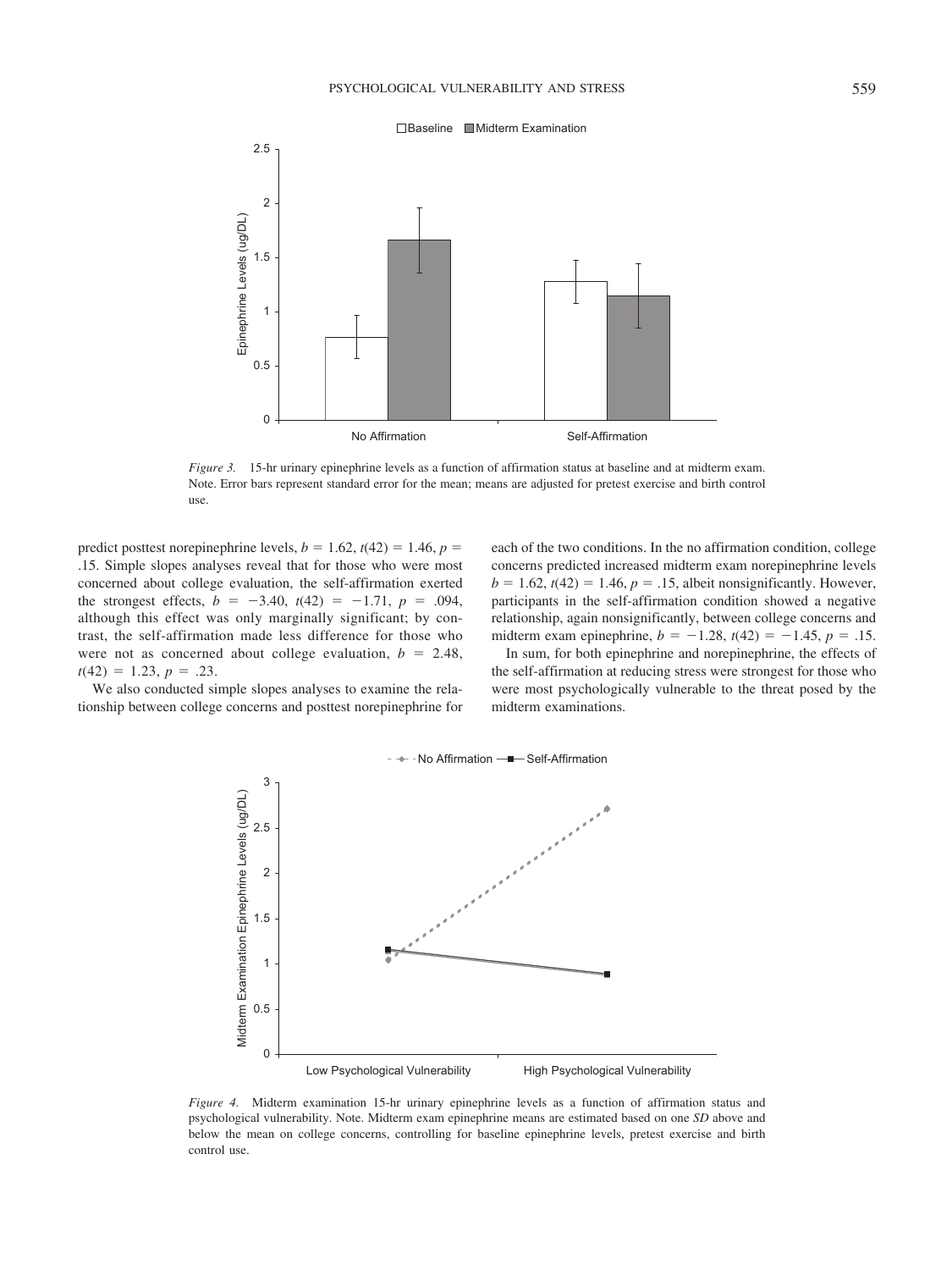#### *Post-Examination Stress Appraisals*

To examine how participants were thinking and feeling about the focal stressor, and whether this was affected by the affirmation manipulation, we conducted analyses on the stress appraisal measures that participants completed after their exam. We conducted moderated regression analyses to examine whether there was a main effect of condition, and whether this main effect was moderated by college concerns as was the epinephrine measure (we used the full data set,  $n = 54$ , in the following analyses as we were not examining physiological responses). The two items, "During the exam I often thought about what would happen if I fail" and, "When taking the exam I had the attitude, 'If I don't know it now, there is no point in worrying about it," were not correlated,  $r(54) = .09$ ,  $p = .52$ , suggesting that they corresponded to different potential appraisals participants experienced during the test, and so we analyzed them separately.

For both regression analyses, the stress appraisal item was the outcome, college concerns, affirmation condition, (Step 1), and the interaction between college concerns and affirmation condition (Step 2) were the predictors. For the item assessing thinking about failure during the exam, the model at Step 2 explained 28% of the variance,  $F(3, 50) = 6.43$ ,  $p = .001$ ,  $R^2 =$ .28. College concerns was a significant predictor,  $b = .58$ ,  $t(50) = 3.54$ ,  $p = .001$ , as students who were more psychologically vulnerable had greater concerns about failure. Most important, affirmation condition was also a significant predictor,  $b = -.46$ ,  $t(50) = -2.20$ ,  $p = .03$ , as those in the affirmation condition (estimated  $M = 1.48$ ) had reduced concerns about failure relative to those in the no affirmation condition (estimated  $M = 1.95$ ). College concerns did not interact with condition,  $b = -.30$ ,  $t(50) = 1.43$ ,  $p = .16$ .

For the item assessing worrying during the exam, the results were similar as the model at Step 2 explained 16% of the variance,  $F(3, 50) = 3.09, p = .035, R<sup>2</sup> = .16$ . College concerns was not a significant predictor,  $b = -.07$ ,  $t(50) = -.38$ ,  $p = .71$ , but, importantly, affirmation condition was a significant predictor,  $b =$ .53,  $t(50) = -2.30$ ,  $p = .03$ , as those in the affirmation condition (estimated  $M = 2.52$ ) were more likely *not* to worry if they did not know information relative to those in the no affirmation condition (estimated  $M = 1.99$ ). College concerns did not interact with condition,  $b = -.27$ ,  $t(50) = 1.16$ ,  $p = .25$ .

Finally, there was some evidence for reduced stress appraisals being a pathway to explain the self-affirmation effects on epinephrine. Overall there was a positive correlation between thinking about the possibility of failure during the examination and posttest epinephrine,  $r(49) = .34$ ,  $p = .02$  and a marginal negative correlation between having the attitude that if you don't know it, there is no point worrying, and posttest epinephrine,  $r(49) = -.24$ ,  $p =$ .098. However, mediational analyses examining whether stress appraisals account for either the effect of affirmation or the interaction between college concerns and affirmation in predicting posttest epinephrine were not significant.<sup>4</sup> Taken together, these postexamination stress appraisals support the stress-buffering hypothesis; it appears that the self-affirmation enabled participants to be less stressed and worried during this most stressful midterm examination.

### Discussion

The present study provides the first experimental evidence demonstrating that brief self-affirmation exercises can buffer cumulative stress responses to real world academic examination stressors. Participants who completed two brief self-affirmations in the weeks prior to their midterm had reduced epinephrine responses during the difficult midterm examination period relative to those who completed a matched control activity. By affirming themselves on their important values, these students were physiologically buffered during this stressful examination period. In combination with a previous laboratory study (Creswell et al., 2005), the present study indicates that self-affirmation can buffer neuroendocrine and sympathetic nervous system responses to real world stressors. As these hormone effectors have been linked to a variety of negative health and disease outcomes (S. Cohen et al., 2007), self-affirmation provides a promising new direction for reducing stress in stressed patient populations and for improving the efficacy of stress management interventions.

This study joins a body of research showing that selfaffirmations can buffer stress and improve performance outcomes in evaluative and threatening settings. In one demonstration, a self-affirmation intervention among minority middle school students led to improved academic performance, reducing the race achievement gap in end of semester performance by 40% (Cohen et al., 2006). The present study, by demonstrating that selfaffirmation buffers cumulative stress responses among those most vulnerable to the potential threat posed by academic evaluation, provides one possible explanation for this finding. Our findings suggest that in the absence of affirmation, those who are most psychologically vulnerable, either because of minority status or concern about negative evaluation more generally, may perceive that their self-worth and social status is to some extent contingent upon their academic performance, providing additional concerns when they face evaluation. Writing about valued qualities may serve to secure students' perception that they would still be "a good person" and valued by others regardless of their performance, reducing stress and these additional concerns. In the Cohen et al. (2006) study, then, the self-affirmation may have buffered minority students from the additional arousal and stress they may have experienced in academic settings when their poor performance could confirm a negative group stereotype, stress that could undermine their preparation and performance (O'Brien & Crandell, 2003; Steele, Spencer & Aronson, 2002).

#### *Psychological Pathways*

The present study raises important questions about the potential pathways by which self-affirmation buffers stress. Based on their retrospective stress appraisals, the self-affirmation appears to have changed the way participants experienced the examination stressor. The participants in the self-affirmation condition reported

<sup>4</sup> The two stress appraisal measures were uncorrelated with posttest norepinephrine,  $r(49) = -.02$ ,  $p = .89$  for "if I don't know it now . . ." and  $r(49) = -.02$ ,  $p = .89$  for thinking of failure. Also, on the mediation analyses, thinking of failure, for example, was not associated with posttest epinephrine when entered into Step 1 ( $b = .18$ ,  $p = .59$ ) or Step 2 ( $b = .10$ ,  $p = .77$ ) of the regression analysis.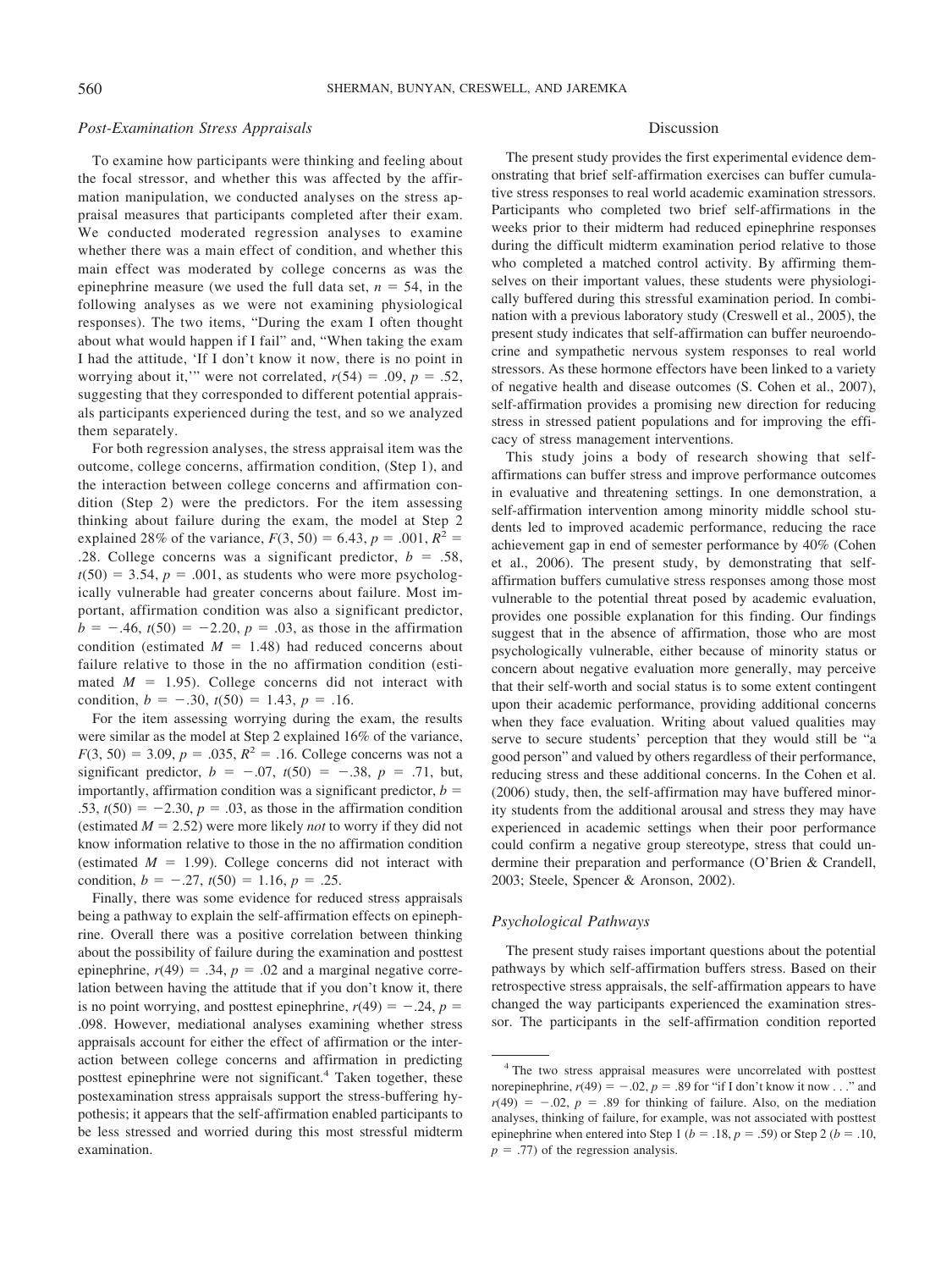being less concerned about failure and being quicker to move on cognitively if they did not know an answer. Thus, the affirmation seemed to reduce the additional concerns that often lead people to exacerbate stressors. Moreover, there was correlational evidence of a relationship between being concerned with failure and posttest epinephrine, suggesting that allaying these meta-level concerns may be a pathway by which self-affirmation reduced stress.

These findings suggest that when people are given the opportunity to write about important values, it may put the stressor into a different context. They may be more secure in their self-worth, and thus, less concerned about what the potential failure would represent in terms of their overall self-image. It was important that the self-affirmation did not reduce performance, but it seemed to reduce the stress associated with performing poorly on an important exam. Consistent with the possibility that the self-affirmation can reduce concerns about the implications of failure, other research has found that experimentally induced self-affirmations can lead to the cessation of rumination about academic failures (Koole et al., 1999). Examination time is often stressful for students because they continually reprocess what could happen to them if they do not obtain the desired grade, and in particular, focus on past events when they did not do as well as they had hoped. The self-affirmation appears to have changed how participants experienced and thought about the stressor, attenuating the psychological and physiological stress responses.

#### *Limitations*

There are several limitations and unanswered questions raised by this study. First, it is important to note that the study was conducted with college students. Although these students were confronting a real and meaningful daily stressor in their examinations, it is important to conduct similar studies with other, more chronically stressed populations.<sup>5</sup> Second, although we did observe a consistent stress buffering effect of self-affirmation on both epinephrine and norepinephrine levels during the examination period, and consistent interactions with psychological vulnerability, it is important to note that the norepinephrine levels did decrease overall from baseline to the examination stress period. One explanation for this decrease centers on the role of exercise and physical activity on urinary levels of norepinephrine. It is well-established that norepinephrine is also released during exercise or physical activity as well as during stress (Rogers et al., 1991; Steptoe, 1987; Weiner, 1992). We believe that this overall decrease in norepinephrine is partially explained by decreases in physical activity levels during the academic examination period, as students were likely exercising less as they were studying more.<sup>6</sup> Thus, the stronger decrease in norepinephrine in the selfaffirmation condition relative to the control condition may be due to decreases in exercise and physical activity as well as the stress-buffering effects of self-affirmation.

## *Implications for Chronically Stressed Patient Populations*

The present findings have implications for improving health outcomes in patient populations. As stress has been linked to increased disease progression in cancer patients and in particular through changes in sympathetic nervous system and hypothalamic—pituitary—adrenocortical activation (Antoni & Lutgendorf,

2007; Sephton & Spiegel, 2003) it is possible that interventions with these populations that include self-affirmation components could lead to improved health. We have shown in the present study that a brief affirmation activity can buffer cumulative catecholamine responses to a real-world stressor, providing initial experimental evidence for the efficacy of self-affirmation in stressful real world contexts (cf. Creswell et al., 2005; Keough & Markus, 1999). This finding is consistent with recent research in patient samples, where self-affirmation writing was associated with reduced self-reported distress and physical symptoms in breast cancer survivors (Creswell et al., 2007). The present study suggests that interventions that enable vulnerable individuals to draw on alternative self-resources can reduce sympathetic nervous system responses to naturalistic stressors. Taken together with these other studies on self-affirmation, stress, and health, the present findings highlight the translational potential of self-affirmation in stress and health contexts, and hopefully encourage further studies testing the efficacy of self-affirmation interventions in patient populations.

<sup>5</sup> Furthermore, within college students, we only sampled those who were not heavy caffeine consumers, as we omitted those who said that had they consumed more than 14 caffeinated beverages per week or who indicated that they would not restrict their caffeine consumption during the study. This sampling limits our ability to generalize to higher caffeine consumers.

<sup>6</sup> Supporting this explanation, we examined reports of exercise. Seventeen participants reported exercising the night before each urine sample was collected. Of those 17, there was a decrease in number of minutes exercised from the pretest ( $M = 61.18$ ,  $SE = 11.94$ ) to the posttest ( $M =$ 30.88, *SE* = 7.74),  $F(1, 16) = 5.67$ ,  $p = .03$ ,  $\eta_p^2 = .26$ , suggesting that in general students were reducing their exercise during the midterm examination period (although this may have been due to the repeated reminders to restrict exercise usage during the period of the study).

#### References

- Aiken, L. S., & West, S. G. (1991). *Multiple regression: Testing and interpreting interactions.* Newbury Park, CA: Sage.
- Antoni, M. H., & Lutgendorf, S. (2007). Psychosocial factors and disease progression in cancer. *Current Directions in Psychological Science, 16,*  $42 - 46.$
- Baum, A., & Grunberg, N. (1997). Measurement of stress hormones. In S. Cohen, R. C. Kessler, and L. U. Gordon (Eds.), *Measuring Stress: A guide for health and social scientists* (pp. 175–192). New York: Oxford Press.
- Baum, A., Lundberg, V., Gruenberg, N., Singer, J., & Gatchell, R. (1985). Urinary catecholamines in behavioral research in stress. In C. R. Lake, M. G. Ziegler (Eds.), *The catecholamines in psychiatric and neurologic disorders.* London: Butterworths.
- Bellinger, D. L. et al. (2001). Innervation of lymphoid organs. In R. Ader, D. L. Felten, N. Cohen, N. (Eds.), *Psychoneuroimmunology* (3rd Edition). Academic Press, San Diego, CA.
- Brown, D. E., James, G. D., & Mills, P. S. (2006). Occupational differences in job strain and physiological stress: Female nurses and school teachers in Hawaii. *Psychosomatic Medicine, 68,* 524 –530.
- Carver, C. (2007). Stress, coping, and health. In H. S. Friedman & R. C. Silver (Eds.), *Foundations of health psychology* (pp. 117–144). NY: Oxford University Press.
- Cohen, G. L., & Garcia, J. (2005). "I am us": Negative stereotypes as collective threats. *Journal of Personality and Social Psychology, 89,* 566 –582.
- Cohen, G. L., Garcia, J., Apfel, N., & Master, A. (2006). Reducing the